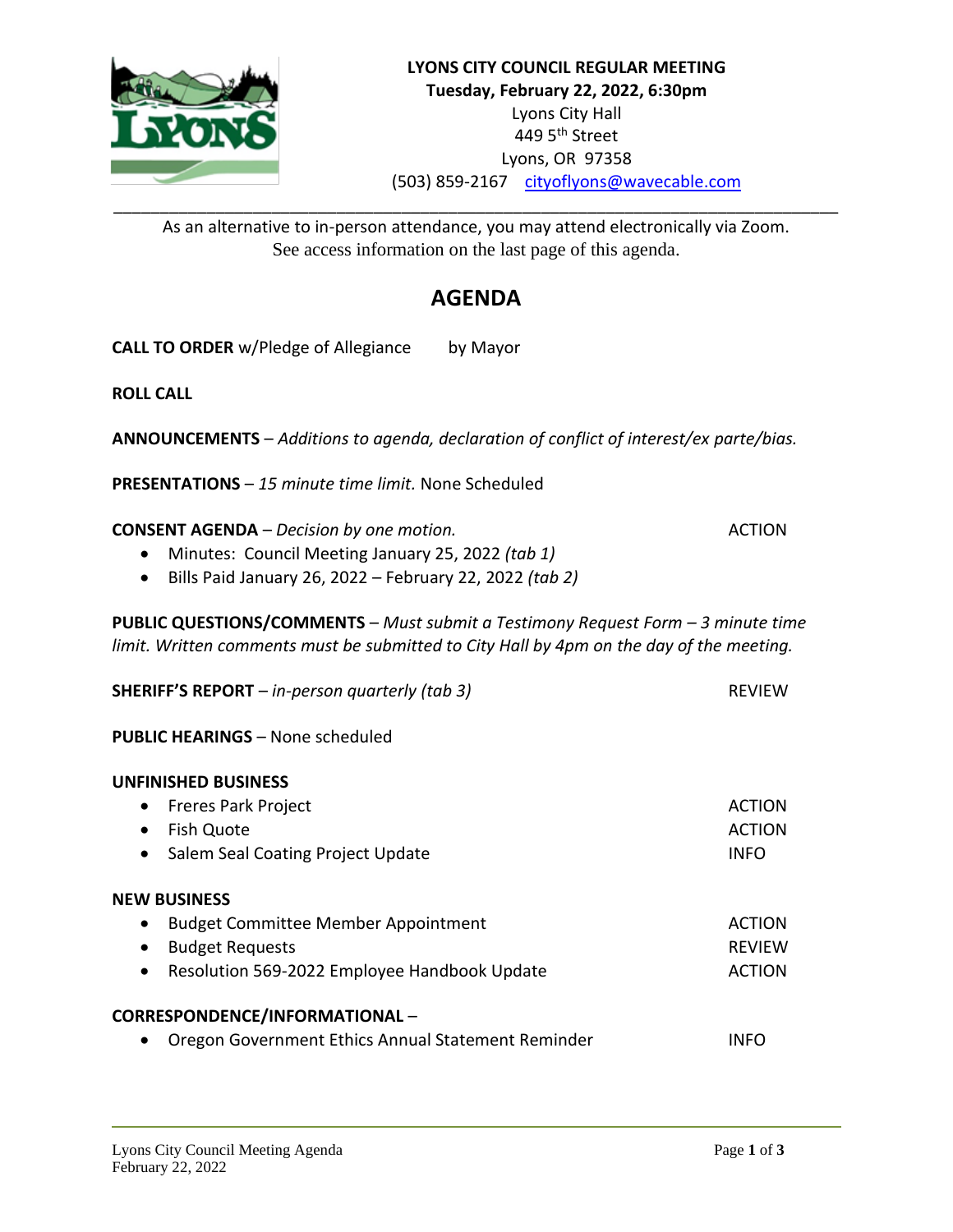#### **STAFF REPORTS**

- Librarian
	- o Library Board Member Re-appointment ACTION
- City Manager
- Planning Commission
- Financial *(tab 17*)
- Bank Account *(tab 18)*

# **MAYOR/COUNCIL COMMISSIONER REPORTS**

- Cemetery Lloyd Valentine
- Transportation, Parks & Rec. Troy Donohue
- Police, Safety Diane Hyde
- Library Jessica Ritchie
- Building Improvements Mike Wagner

## **EXECUTIVE SESSION** – None scheduled

Closed to Public - *The City Council may adjourn to executive session under the provisions of ORS 192.660. Under the provisions of the OR Public Meetings Law, the proceedings of an executive session are not for publication or broadcast.*

**REQUESTS** – Councilor Requests/Future Agenda Items/Announcements

**NEXT MEETING** – March 22, 2022 @6:30pm Regular Council Meeting - Lyons City Hall / Zoom

**ADJOURN** *(time)*

**\*This Agenda is subject to change.**

City Hall is accessible to persons with disabilities. If you need special accommodations, please call City Hall at **(503)859-2167.**